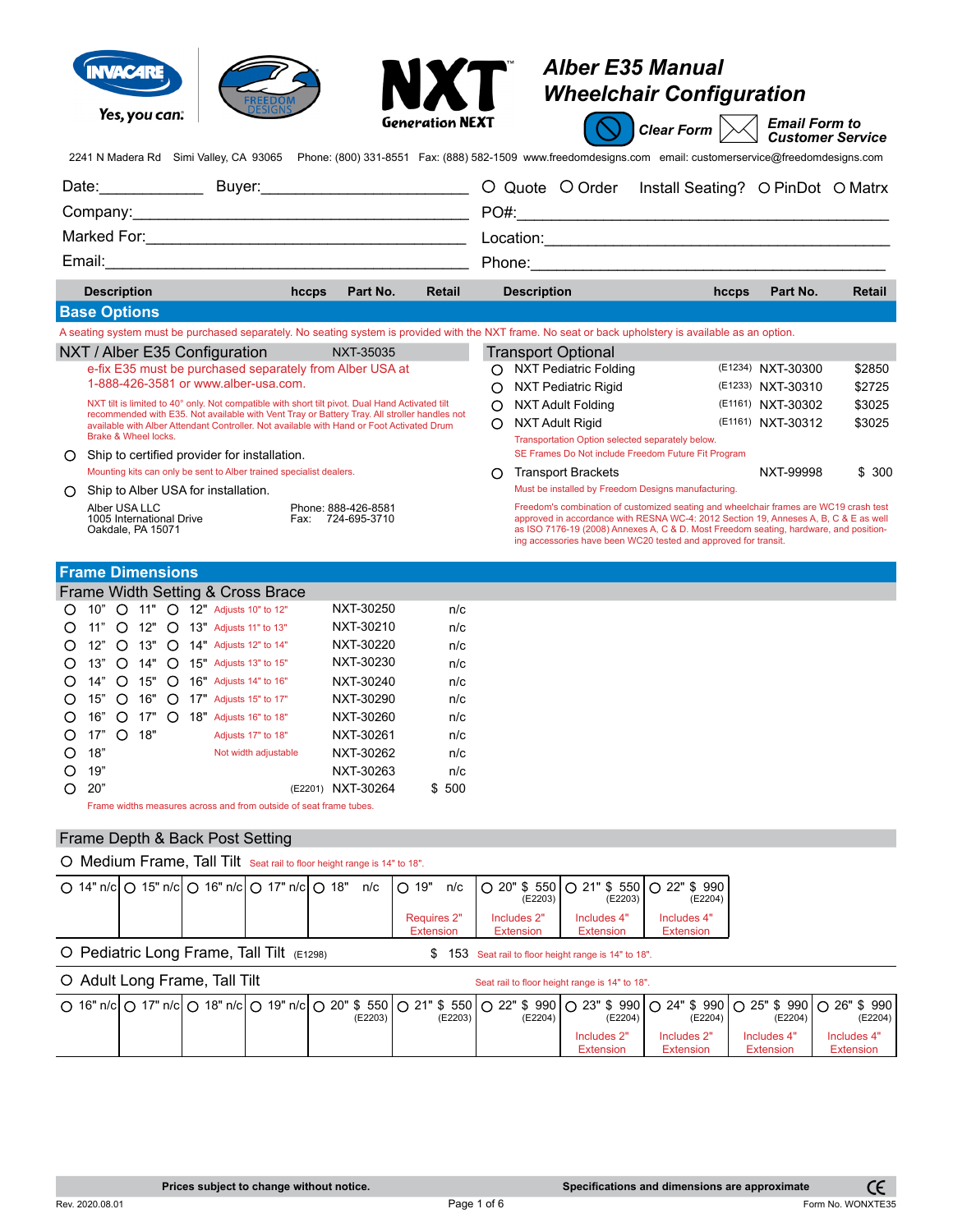|   | 2241 N Madera Rd                                                                                                      | Simi Valley, CA 93065 |                 |                   |          |   | Phone: (800) 331-8551  Fax: (888) 582-1509                                                      |       | www.freedomdesigns.com |        |
|---|-----------------------------------------------------------------------------------------------------------------------|-----------------------|-----------------|-------------------|----------|---|-------------------------------------------------------------------------------------------------|-------|------------------------|--------|
|   | <b>Description</b>                                                                                                    |                       | hccps           | Part No.          | Retail   |   | <b>Description</b>                                                                              | hccps | Part No.               | Retail |
|   | <b>Frame Dimensions - Continued</b>                                                                                   |                       |                 |                   |          |   |                                                                                                 |       |                        |        |
|   | <b>Seat Rail Extensions</b>                                                                                           |                       |                 |                   |          |   |                                                                                                 |       |                        |        |
|   | 2" Extension - Pair                                                                                                   |                       |                 | (K0108) NXT-30525 | \$<br>41 |   | Specify Back Post Location (if other than specified above)                                      |       |                        |        |
|   | 4" Extension - Pair                                                                                                   |                       |                 | (K0108) NXT-30531 | \$<br>41 |   |                                                                                                 |       |                        |        |
|   |                                                                                                                       |                       |                 |                   |          |   |                                                                                                 |       |                        |        |
|   | <b>Seat Rail Options</b>                                                                                              |                       |                 |                   |          |   |                                                                                                 |       |                        |        |
|   | <b>LEAF - Lower Extremity Accommodation Frame</b><br>Not available with ALL Contracture & 3D Dynamic footrest systems |                       |                 |                   |          |   | <b>SRO - Seat Rail Only</b>                                                                     |       |                        |        |
| O | LEAF Seat Frame- Pair                                                                                                 |                       |                 | (K0108) NXT-30324 | \$775    | O | SRO Seat Frame- Pair                                                                            |       | (K0108) NXT-30325      | \$ 325 |
|   | Front frame angle adjusts 22° from midline for abduction, adduction, and windswept lower                              |                       |                 |                   |          |   | SRO is manufactured without standard footrest hanger attachments.                               |       |                        |        |
|   | extremity positioning. Seat frame(s) can be individually repositioned for up to a 2" leg length<br>discrepancy.       |                       |                 |                   |          |   |                                                                                                 |       |                        |        |
|   |                                                                                                                       |                       |                 |                   |          |   |                                                                                                 |       |                        |        |
| O | 5° Anterior Tilt Seat Frame                                                                                           |                       |                 | NXT-30276         | n/c      |   |                                                                                                 |       |                        |        |
|   | Limits posterior tilt to 40°. Includes split collars for adjustment. Medium with Tall Tilt and<br>Long frames only.   |                       |                 |                   |          |   |                                                                                                 |       |                        |        |
|   |                                                                                                                       |                       |                 |                   |          |   |                                                                                                 |       |                        |        |
|   | <b>Vent Options</b>                                                                                                   |                       |                 |                   |          |   |                                                                                                 |       |                        |        |
|   | Vent and battery trays not compatible with E35 configuration.                                                         |                       |                 |                   |          |   |                                                                                                 |       |                        |        |
|   | <b>Back Post Mounted Vent Bracket</b>                                                                                 |                       | (E1029) 11-1100 |                   | \$ 550   |   |                                                                                                 |       |                        |        |
|   | For LTV vents ONLY. Does NOT include dovetail bracket. Weight limit 15 lbs.                                           |                       |                 |                   |          |   |                                                                                                 |       |                        |        |
|   |                                                                                                                       |                       |                 |                   |          |   |                                                                                                 |       |                        |        |
|   | <b>Auxillary Device Mounts</b><br>O O2 Holder - Aluminum w/ QR Hdwe (K0108) 11-3100                                   |                       |                 |                   | \$548    | O | IV Pole w/ Mounting Hardware                                                                    |       | (K0108) 11-4000        | \$ 270 |
|   |                                                                                                                       |                       |                 |                   |          |   |                                                                                                 |       |                        |        |
|   | <b>Tilt Activations</b>                                                                                               |                       |                 |                   |          |   |                                                                                                 |       |                        |        |
| ∩ | Dual Lever Hand Activated Tilt                                                                                        |                       |                 | NXT-30272         | n/c      | O | <b>Foot Activated Tilt</b>                                                                      |       | NXT-30273              | n/c    |
|   |                                                                                                                       |                       |                 |                   |          |   |                                                                                                 |       |                        |        |
|   | <b>Frame Colors</b>                                                                                                   |                       |                 |                   |          |   |                                                                                                 |       |                        |        |
| Ő | Sugar Cookie                                                                                                          |                       |                 |                   | n/c      | O | <b>Blue Blast</b>                                                                               |       |                        | n/c    |
| O | Neon Yellow                                                                                                           |                       |                 |                   | n/c      | O | Electric Blue                                                                                   |       |                        | n/c    |
| O | Yellow                                                                                                                |                       |                 |                   | n/c      | Ő | <b>Galaxy Blue</b>                                                                              |       |                        | n/c    |
| Ő | <b>Bright Pink</b>                                                                                                    |                       |                 |                   | n/c      | Ő | <b>Passion Purple</b>                                                                           |       |                        | n/c    |
| O | <b>Pink Parfait</b>                                                                                                   |                       |                 |                   | n/c      | O | Octane Orange                                                                                   |       |                        | n/c    |
| Ő | Sugar Plum                                                                                                            |                       |                 |                   | n/c      | O | <b>Red Sunset</b>                                                                               |       |                        | n/c    |
| O | <b>Candy Violet</b>                                                                                                   |                       |                 |                   | n/c      | O | <b>Really Red</b>                                                                               |       |                        | n/c    |
| O | Candy Raspberry                                                                                                       |                       |                 |                   | n/c      | О | Fiery Red                                                                                       |       |                        | n/c    |
| ∩ | <b>Extreme Green</b>                                                                                                  |                       |                 |                   | n/c      |   | O Twilight                                                                                      |       |                        | n/c    |
| Ő | Sparkle Green                                                                                                         |                       |                 |                   | n/c      | O | <b>Stormy Gray</b>                                                                              |       |                        | n/c    |
| Ő | <b>Mystic Teal</b>                                                                                                    |                       |                 |                   | n/c      | O | <b>Black</b>                                                                                    |       |                        | n/c    |
|   | Pacific Blue                                                                                                          |                       |                 |                   | n/c      | Ο | Color to be Determined                                                                          |       |                        |        |
|   |                                                                                                                       |                       |                 |                   |          |   |                                                                                                 |       |                        |        |
|   | <b>Back Posts</b><br><b>Back Post Options</b>                                                                         |                       |                 |                   |          |   |                                                                                                 |       |                        |        |
|   | ○ Fold-Down Back Posts                                                                                                |                       |                 | NXT-30545         | n/c      |   | Dynamic Rocker Back - Seating                                                                   |       | (K0108) NXT-30532      | \$1985 |
|   |                                                                                                                       |                       |                 |                   |          |   | Dynamics                                                                                        |       |                        |        |
|   |                                                                                                                       |                       |                 |                   |          |   | Angle adjustable from 72° to 108° in 6° increments. Can be locked-out when needed.              |       |                        |        |
|   |                                                                                                                       |                       |                 |                   |          |   | Includes a set of 4 elastomers in different durometers to allow spring adjustment in the field. |       |                        |        |
|   | <b>Push Handle Options</b>                                                                                            |                       |                 |                   |          |   |                                                                                                 |       |                        |        |
|   | ○ 90° Bend Back Post Tubes                                                                                            |                       |                 | NXT-30518         | n/c      | O | <b>Straight Back Post Tubes</b>                                                                 |       | NXT-30544              | n/c    |
|   |                                                                                                                       |                       |                 |                   |          |   | Requires selection of Push Button Angle Adjustable Stroller Handle (NXT-30570<br>or NXT-30575). |       |                        |        |
|   | Push Handle Height                                                                                                    |                       |                 |                   |          |   |                                                                                                 |       |                        |        |
| Ő | Short - 20" High                                                                                                      |                       |                 | NXT-30515         | n/c      | O | Tall - 26" High                                                                                 |       | NXT-30516              | n/c    |
|   | Medium - 23" High                                                                                                     |                       |                 | NXT-30514         | n/c      |   |                                                                                                 |       |                        |        |
|   |                                                                                                                       |                       |                 |                   |          |   |                                                                                                 |       |                        |        |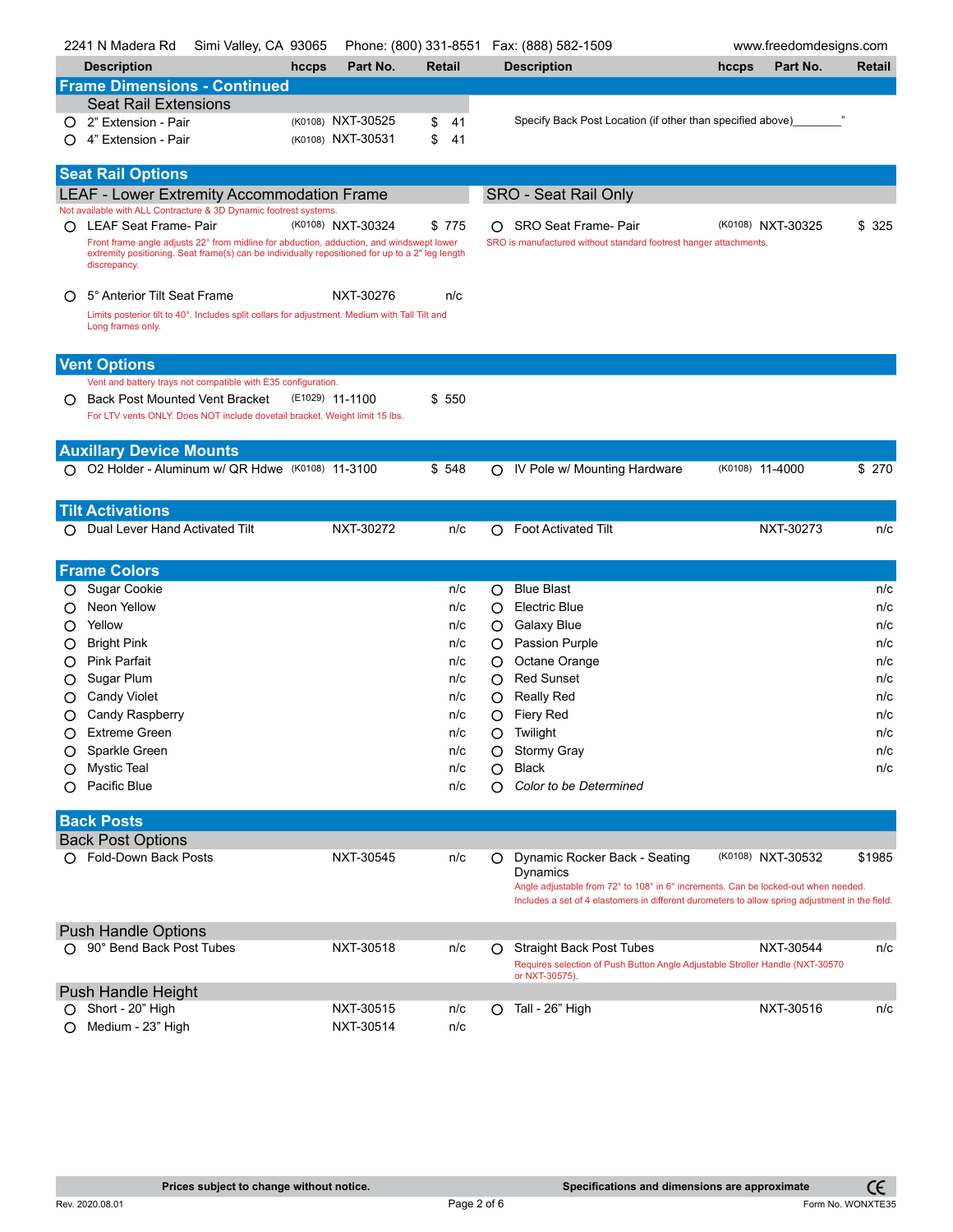|         | 2241 N Madera Rd                                             | Simi Valley, CA 93065                                                                                                                                                                        |                            |                            | Phone: (800) 331-8551  Fax: (888) 582-1509 |                   |                                |                                                              |                           |                             | www.freedomdesigns.com                                                                                                                                                                                   |                            |                   |
|---------|--------------------------------------------------------------|----------------------------------------------------------------------------------------------------------------------------------------------------------------------------------------------|----------------------------|----------------------------|--------------------------------------------|-------------------|--------------------------------|--------------------------------------------------------------|---------------------------|-----------------------------|----------------------------------------------------------------------------------------------------------------------------------------------------------------------------------------------------------|----------------------------|-------------------|
|         | <b>Description</b>                                           |                                                                                                                                                                                              | hccps                      | Part No.                   | Retail                                     |                   | <b>Description</b>             |                                                              |                           | hccps                       | Part No.                                                                                                                                                                                                 |                            | <b>Retail</b>     |
|         | <b>Push Handle Extension Options</b>                         |                                                                                                                                                                                              |                            |                            |                                            |                   |                                |                                                              |                           |                             |                                                                                                                                                                                                          |                            |                   |
|         |                                                              |                                                                                                                                                                                              |                            |                            |                                            |                   |                                |                                                              |                           |                             |                                                                                                                                                                                                          |                            |                   |
|         |                                                              |                                                                                                                                                                                              |                            |                            |                                            |                   |                                |                                                              |                           |                             |                                                                                                                                                                                                          |                            |                   |
|         |                                                              |                                                                                                                                                                                              |                            |                            |                                            |                   |                                |                                                              |                           |                             |                                                                                                                                                                                                          |                            |                   |
|         |                                                              |                                                                                                                                                                                              |                            |                            |                                            |                   |                                |                                                              |                           |                             |                                                                                                                                                                                                          |                            |                   |
|         |                                                              |                                                                                                                                                                                              |                            |                            |                                            |                   |                                |                                                              |                           |                             |                                                                                                                                                                                                          |                            |                   |
|         |                                                              |                                                                                                                                                                                              |                            |                            |                                            |                   |                                |                                                              |                           |                             |                                                                                                                                                                                                          |                            |                   |
|         |                                                              |                                                                                                                                                                                              |                            |                            |                                            |                   |                                |                                                              |                           |                             |                                                                                                                                                                                                          |                            |                   |
|         |                                                              | -30560                                                                                                                                                                                       |                            | -30590                     | -30570                                     |                   |                                | -30575                                                       |                           | -30517                      |                                                                                                                                                                                                          |                            |                   |
|         |                                                              | All stroller handles not available with Alber attendant control, All push handle extensions except NXT-30560 add approximately 6.5" to push handle height. All push handle extensions except |                            |                            |                                            |                   |                                |                                                              |                           |                             |                                                                                                                                                                                                          |                            |                   |
|         |                                                              | Individual include a black neoprene wrap around pad.                                                                                                                                         |                            | NXT-30560                  | n/c                                        |                   |                                | Stroller Handle Extension - Width                            |                           |                             | NXT-30590                                                                                                                                                                                                | \$                         | 95                |
| O       | Push Handle Extension - Width<br>Adjustable                  |                                                                                                                                                                                              |                            |                            |                                            | O                 |                                | Adjustable, Removable                                        |                           |                             |                                                                                                                                                                                                          |                            |                   |
|         | Not available with Straight Back Posts.                      |                                                                                                                                                                                              |                            |                            |                                            |                   |                                | Not available with Straight Back Posts.                      |                           |                             |                                                                                                                                                                                                          |                            |                   |
|         |                                                              | Push Button, Angle-Adjustable Stroller                                                                                                                                                       |                            | NXT-30570                  | \$112                                      | O.                |                                | Heavy Duty Push Button, Angle-Adjustable NXT-30575           |                           |                             |                                                                                                                                                                                                          |                            | \$179             |
|         | Handle Extension                                             |                                                                                                                                                                                              |                            |                            |                                            |                   |                                | <b>Stroller Handle Extension</b>                             |                           |                             |                                                                                                                                                                                                          |                            |                   |
|         |                                                              | Available on wheelchair frames 15W & smaller only. Plastic hinge up to 200° range of<br>adjustment. NXT-30570 or NXT-30575 required with Straight Back Post Tubes (NXT-30544)                |                            |                            |                                            |                   |                                | NXT-30575 required with Straight Back Post Tubes (NXT-30544) |                           |                             | Available on any size frame. Metal hinge up to 180° range of adjustment. NXT-30570 or                                                                                                                    |                            |                   |
|         | Not removable, but does allow frame to fold.                 |                                                                                                                                                                                              |                            |                            |                                            |                   |                                | Not removable, but does allow frame to fold.                 |                           |                             |                                                                                                                                                                                                          |                            |                   |
|         |                                                              | Individual Stroller Handle Extensions                                                                                                                                                        |                            | NXT-30517                  | 110<br>S.                                  |                   |                                |                                                              |                           |                             |                                                                                                                                                                                                          |                            |                   |
|         | Removable - Pair                                             |                                                                                                                                                                                              |                            |                            |                                            |                   |                                |                                                              |                           |                             |                                                                                                                                                                                                          |                            |                   |
|         | Not available with Straight Back Posts.                      |                                                                                                                                                                                              |                            |                            |                                            |                   |                                |                                                              |                           |                             |                                                                                                                                                                                                          |                            |                   |
|         | <b>Footrests</b>                                             |                                                                                                                                                                                              |                            |                            |                                            |                   |                                |                                                              |                           |                             |                                                                                                                                                                                                          |                            |                   |
|         |                                                              |                                                                                                                                                                                              |                            |                            |                                            |                   |                                |                                                              |                           |                             |                                                                                                                                                                                                          |                            |                   |
|         | Hangers<br>○ 75° Pop-Up Swing Away Hangers                   |                                                                                                                                                                                              |                            | NXT-30280                  | n/c                                        |                   |                                | ○ 75° Latch Style Swing Away Hangers                         |                           |                             | NXT-30282                                                                                                                                                                                                |                            | n/c               |
|         |                                                              |                                                                                                                                                                                              |                            | NXT-30281                  |                                            |                   |                                | 90° Latch Style Swing Away Hangers                           |                           |                             | NXT-30283                                                                                                                                                                                                |                            | n/c               |
|         | 90° Pop-Up Swing Away Hangers                                | Not available with 8"or 10" Telescoping Extensions.                                                                                                                                          |                            |                            | n/c                                        | O                 |                                | Not available with 8"or 10" Telescoping Extensions.          |                           |                             |                                                                                                                                                                                                          |                            |                   |
| O       | 90° Pop-Up Swing Away                                        |                                                                                                                                                                                              | (E0990)                    | NXT-30279                  | \$295                                      | O                 |                                | Omit Legrest Hangers & Footrests                             |                           |                             | NXT-33000                                                                                                                                                                                                |                            |                   |
|         | Elevating Legrests (ELRs)                                    |                                                                                                                                                                                              |                            |                            |                                            |                   |                                |                                                              |                           |                             |                                                                                                                                                                                                          |                            |                   |
|         |                                                              | Not available with all Telescoping extensions.                                                                                                                                               |                            |                            |                                            |                   |                                |                                                              |                           |                             |                                                                                                                                                                                                          |                            |                   |
|         |                                                              |                                                                                                                                                                                              |                            |                            |                                            |                   |                                |                                                              |                           |                             |                                                                                                                                                                                                          |                            |                   |
|         | Footplates & Footboards                                      |                                                                                                                                                                                              |                            |                            |                                            |                   |                                |                                                              |                           |                             |                                                                                                                                                                                                          |                            |                   |
|         | O Aluminum Angle Adj. Flip-up                                |                                                                                                                                                                                              |                            | (K0040) NXT-36033          | \$190                                      | O                 | board Removable                | Aluminum Angle Adjustable Foot-                              |                           |                             | (K0040) NXT-36029                                                                                                                                                                                        |                            | \$190             |
|         | Footplates<br>Does not include Heel Loops, select below.     |                                                                                                                                                                                              |                            |                            |                                            |                   |                                |                                                              |                           |                             |                                                                                                                                                                                                          |                            |                   |
| O       | Composite Flip-Up                                            |                                                                                                                                                                                              |                            | NXT-17070                  | n/c                                        | Ω                 | <b>Omit Footrest Plates</b>    |                                                              |                           |                             | NXT-36404                                                                                                                                                                                                |                            |                   |
|         |                                                              |                                                                                                                                                                                              |                            |                            |                                            |                   |                                |                                                              |                           |                             |                                                                                                                                                                                                          |                            |                   |
|         | <b>Footrest / Extension Lengths</b>                          |                                                                                                                                                                                              |                            |                            |                                            |                   |                                | <b>MAPS Footrest / Extension Lengths</b>                     |                           |                             |                                                                                                                                                                                                          |                            |                   |
|         | Extension/Hanger<br>75° Pop                                  | 75° Lch                                                                                                                                                                                      | 90° Pop                    | 90 °Lch                    | ELR $(90^\circ)$                           |                   | Extension/Hanger               | 75° Pop                                                      | 75° Lch                   | 90° Pop                     | 90 °Lch                                                                                                                                                                                                  | ELR $(90^\circ)$           |                   |
|         | $6 - 8$<br>Hanger Only<br><b>High Mount</b>                  | $5.5 - 8.5$<br>N/A<br>N/A                                                                                                                                                                    | $4" - 8"$<br>$1.5 - 3$     | $4" - 8"$<br>N/A           | $6" - 12"$<br>N/A                          |                   | Hanger Only                    | $5.5" - 7.5"$                                                | $5 - 8$                   | $5.5" - 7.5"$               | $4.5" - 7.5"$                                                                                                                                                                                            | $4.5" - 8.5"$<br>& 11.5"   |                   |
|         | $9" - 12"$<br>4.5" H D EXt.                                  | $9.5 - 12.5$                                                                                                                                                                                 | 9 - 12                     | 9 - 12                     | 13"-15                                     | <b>High Mount</b> |                                | N/A                                                          | N/A                       | N/A                         | N/A                                                                                                                                                                                                      | N/A                        |                   |
|         | 6.5" H D Ext.<br>$9" - 15"$                                  | $9.5 - 15.5$                                                                                                                                                                                 | $9" - 15"$                 | $9" - 15"$                 | $13" - 17"$                                |                   | 4.5" H D Ext.                  | $8.5" - 11.5"$                                               | $9" - 12"$                | $8.5" - 11.5"$              | $8.5" - 11.5"$                                                                                                                                                                                           | 12.5"-14.5"                |                   |
|         | $10" - 13"$<br>4" Adjustable<br>6" Adjustable<br>$12" - 15"$ | $9.5 - 12.5$<br>$10.5 - 14.5$                                                                                                                                                                | $11" - 13"$<br>$13" - 15"$ | $10" - 13"$<br>$12" - 15"$ | $13" - 15"$<br>13"-18"                     |                   | 6.5" H D Ext.                  | $8.5" - 13.5"$                                               | $9" - 14"$                | $8.5 - 13.5$                | $8.5 - 13.5$                                                                                                                                                                                             | 12.5"-16.5"                |                   |
|         | 8" Adjustable<br>$14" - 17"$                                 | 12.5"-16.5"                                                                                                                                                                                  | N/A                        | N/A                        | 14"-20"                                    |                   | 4" Adjustable<br>6" Adjustable | $8.5" - 11.5"$<br>10.5"-13.5"                                | $9" - 12"$<br>$10" - 14"$ | $9.5 - 11.5$<br>11.5"-13.5" | $8.5" - 11.5"$<br>$8.5" - 13.5"$                                                                                                                                                                         | 12.5"-14.5"<br>12.5"-17.5" |                   |
|         | 10" Adjustable<br>16"-19"                                    | 14.5"-18.5"                                                                                                                                                                                  | N/A                        | N/A                        | 16"-22"                                    |                   | 8" Adjustable                  | 12.5"-15.5"                                                  | $12" - 16'$               | N/A                         | N/A                                                                                                                                                                                                      | 13.5"-19.5"                |                   |
|         |                                                              |                                                                                                                                                                                              |                            |                            |                                            |                   | 10" Adjustable                 | 14.5"-17.5"                                                  | 14"-18"                   | N/A                         | N/A                                                                                                                                                                                                      | 15.5"-21.5"                |                   |
|         |                                                              |                                                                                                                                                                                              |                            |                            |                                            |                   |                                |                                                              |                           |                             | Length is measured from top of footrest plate to top of seat rail. Without extensions bottom hanger<br>hole not accessible for hardware. Heavy duty extensions do not telescope adjust. Footrests adjust |                            |                   |
|         |                                                              |                                                                                                                                                                                              |                            |                            |                                            |                   |                                | vertically in length on heavy duty extension tubes.          |                           |                             |                                                                                                                                                                                                          |                            |                   |
|         |                                                              |                                                                                                                                                                                              |                            |                            |                                            |                   |                                |                                                              |                           |                             |                                                                                                                                                                                                          |                            |                   |
|         |                                                              |                                                                                                                                                                                              |                            |                            |                                            |                   |                                |                                                              |                           |                             |                                                                                                                                                                                                          |                            |                   |
|         |                                                              |                                                                                                                                                                                              |                            |                            |                                            |                   |                                |                                                              |                           |                             |                                                                                                                                                                                                          |                            |                   |
|         |                                                              |                                                                                                                                                                                              |                            |                            |                                            |                   |                                |                                                              |                           |                             |                                                                                                                                                                                                          |                            |                   |
|         |                                                              |                                                                                                                                                                                              |                            |                            |                                            |                   |                                |                                                              |                           |                             |                                                                                                                                                                                                          |                            |                   |
|         | <b>Footplate Options</b>                                     |                                                                                                                                                                                              |                            |                            |                                            |                   |                                |                                                              |                           |                             |                                                                                                                                                                                                          |                            |                   |
| $\circ$ |                                                              | MAPS (Multi Axis Positioning System)                                                                                                                                                         |                            | NXT-36040                  | \$325                                      |                   | O                              | Heel Loops                                                   |                           |                             | (E0951) NXT-36022                                                                                                                                                                                        | \$                         | 45                |
|         |                                                              | Requires selection of Aluminum Angle Adjustable Footplates. Not compatible with                                                                                                              |                            |                            |                                            |                   | ∩                              | Calf Strap - Webbing                                         |                           |                             | (K0038) NXT-36024                                                                                                                                                                                        | \$                         | 45                |
|         |                                                              | Composite footplates or Aluminum Footboard. Not compatible with Seating Dynamics                                                                                                             |                            |                            |                                            |                   |                                |                                                              |                           |                             |                                                                                                                                                                                                          |                            |                   |
|         | hangers.                                                     |                                                                                                                                                                                              |                            |                            |                                            |                   |                                |                                                              |                           |                             |                                                                                                                                                                                                          |                            |                   |
|         | <b>Hanger Extension Options</b>                              |                                                                                                                                                                                              |                            |                            |                                            |                   |                                |                                                              |                           |                             |                                                                                                                                                                                                          |                            |                   |
| O.      | 4" Telescoping Extensions                                    |                                                                                                                                                                                              |                            | NXT-30285                  | n/c                                        |                   |                                | ○ 6" Telescoping Extensions                                  |                           |                             | NXT-30286                                                                                                                                                                                                |                            | n/c               |
|         | 8" Telescoping Extensions                                    |                                                                                                                                                                                              |                            | NXT-30287                  | n/c                                        |                   |                                | 10" Telescoping Extensions                                   |                           |                             | NXT-30288                                                                                                                                                                                                |                            | n/c               |
|         | Not available with all 90° hangers.                          |                                                                                                                                                                                              |                            |                            |                                            |                   |                                | Not available with all 90° hangers.                          |                           |                             |                                                                                                                                                                                                          |                            |                   |
| $\circ$ | 4.5" Heavy Duty Extensions                                   |                                                                                                                                                                                              |                            | NXT-36402                  | \$<br>58                                   |                   |                                | $\bigcirc$ 6.5" Heavy Duty Extensions                        |                           |                             | NXT-36403                                                                                                                                                                                                | \$                         | 68                |
|         |                                                              | Heavy duty extensions do not telescope adjust. Footrests adjust vertically in length on heavy duty extension tubes.                                                                          |                            |                            |                                            |                   |                                |                                                              |                           |                             |                                                                                                                                                                                                          |                            |                   |
|         | High Mount Clamp & Tubes                                     |                                                                                                                                                                                              |                            | NXT-36410                  | 102<br>S                                   | Ő                 | <b>Clear Selection</b>         |                                                              |                           |                             |                                                                                                                                                                                                          |                            |                   |
|         |                                                              | Prices subject to change without notice.                                                                                                                                                     |                            |                            |                                            |                   |                                | Specifications and dimensions are approximate                |                           |                             |                                                                                                                                                                                                          |                            | CE                |
|         | Rev. 2020.08.01                                              |                                                                                                                                                                                              |                            |                            | Page 3 of 6                                |                   |                                |                                                              |                           |                             |                                                                                                                                                                                                          |                            | Form No. WONXTE35 |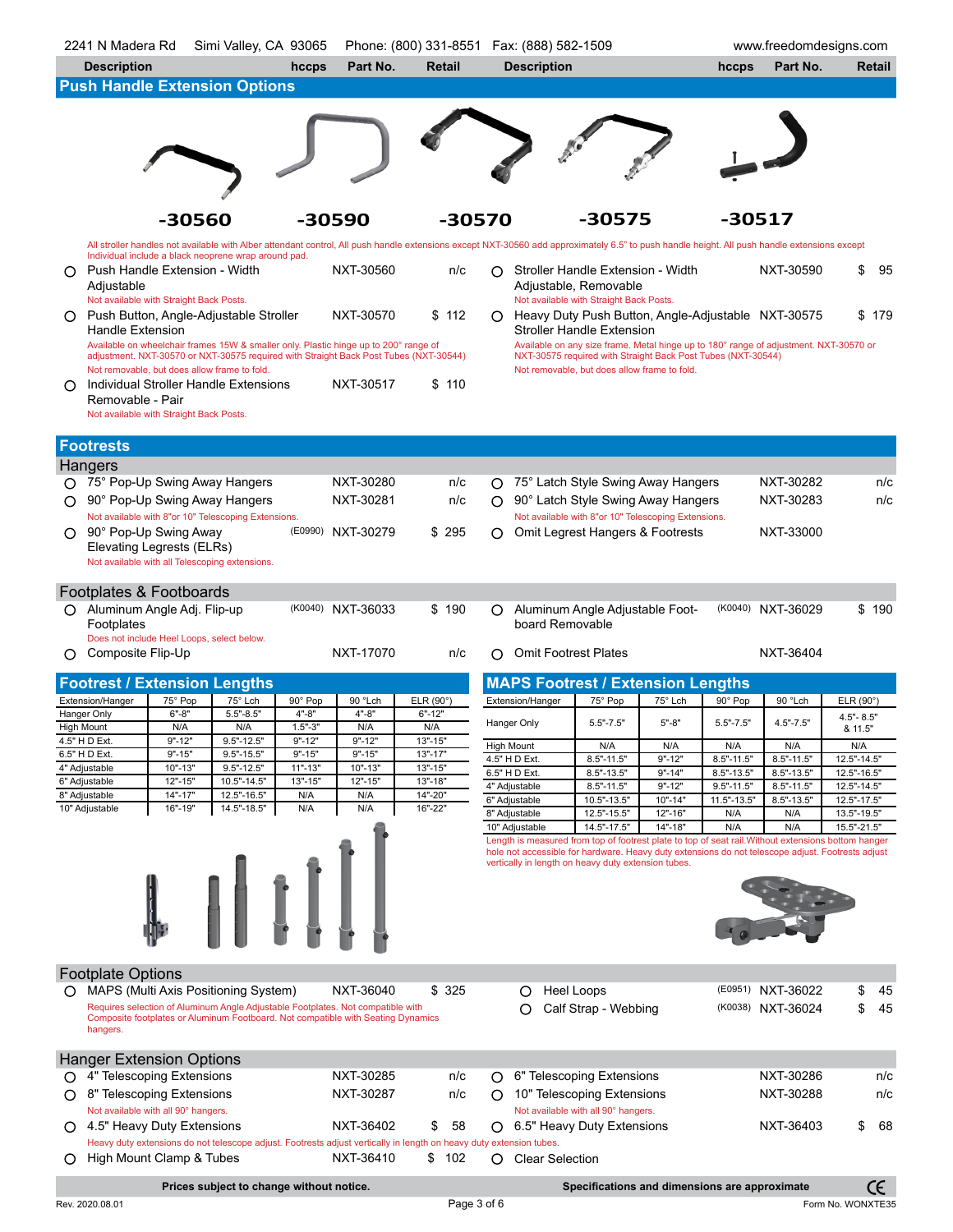|                                                                                                                                                        | Simi Valley, CA 93065<br>Phone: (800) 331-8551  Fax: (888) 582-1509<br>2241 N Madera Rd                                                                 |                                |                   |                            |                                     | www.freedomdesigns.com              |                                     |                                                                                                                                                                                                        |             |                   |        |
|--------------------------------------------------------------------------------------------------------------------------------------------------------|---------------------------------------------------------------------------------------------------------------------------------------------------------|--------------------------------|-------------------|----------------------------|-------------------------------------|-------------------------------------|-------------------------------------|--------------------------------------------------------------------------------------------------------------------------------------------------------------------------------------------------------|-------------|-------------------|--------|
|                                                                                                                                                        | <b>Description</b><br>Part No.<br>hccps<br>Retail                                                                                                       |                                |                   | <b>Description</b>         |                                     |                                     | Part No.<br>hccps                   | Retail                                                                                                                                                                                                 |             |                   |        |
|                                                                                                                                                        | <b>Specialized Footrests</b>                                                                                                                            |                                |                   |                            |                                     |                                     |                                     |                                                                                                                                                                                                        |             |                   |        |
|                                                                                                                                                        |                                                                                                                                                         |                                |                   |                            |                                     |                                     |                                     | ALL legrest measurements are from the seat rail to footplate. Not available with LEAF or SRO seat rail options. Frame and/or front caster choice may limit adjustment range and/or cause interference. |             |                   |        |
|                                                                                                                                                        | Contracture Footrest Hangers                                                                                                                            |                                |                   |                            |                                     |                                     |                                     |                                                                                                                                                                                                        |             |                   |        |
|                                                                                                                                                        | Super Contracture for frames 14" wide and greater only.                                                                                                 |                                |                   |                            |                                     |                                     |                                     |                                                                                                                                                                                                        |             |                   |        |
| $\circ$                                                                                                                                                | Contracture Short - 11" to 15"<br>Includes short hanger extension.                                                                                      |                                |                   | NXT-30291-2                |                                     | \$3570                              | O                                   | Contracture Long - 15" to 19"<br>Includes long hanger extension.                                                                                                                                       |             | NXT-30292-2       | \$3570 |
|                                                                                                                                                        |                                                                                                                                                         |                                |                   |                            |                                     |                                     |                                     |                                                                                                                                                                                                        |             |                   |        |
|                                                                                                                                                        | 3D Dynamic Footrest Hangers                                                                                                                             |                                |                   |                            |                                     |                                     |                                     |                                                                                                                                                                                                        |             |                   |        |
| O                                                                                                                                                      | 3D Dynamic Footrest - Hi Pivot                                                                                                                          |                                |                   | NXT-30297-2                |                                     | \$6215                              | O                                   | 3D Dynamic Footrest - STD                                                                                                                                                                              |             | NXT-30298-2       | \$5775 |
|                                                                                                                                                        |                                                                                                                                                         |                                |                   |                            |                                     |                                     |                                     |                                                                                                                                                                                                        |             |                   |        |
|                                                                                                                                                        | <b>Dynamic Footrest Extension Options</b>                                                                                                               |                                |                   |                            |                                     |                                     |                                     |                                                                                                                                                                                                        |             |                   |        |
| Ő                                                                                                                                                      | Dynamic Adj Plantar/Dorsi Ext, 0-2"<br>NXT-6405-01                                                                                                      |                                |                   |                            | n/c                                 | Ő                                   | Dynamic Adj Plantar/Dorsi Ext, 1-3" |                                                                                                                                                                                                        | NXT-6409-01 | n/c               |        |
| Dynamic Adj Plantar/Dorsi Ext, 2-4"<br>NXT-6406-01<br>O                                                                                                |                                                                                                                                                         |                                |                   | n/c                        | O                                   | Dynamic Adj Plantar/Dorsi Ext, 3-5" |                                     | NXT-6410-01                                                                                                                                                                                            | n/c         |                   |        |
| O                                                                                                                                                      | Dynamic Adj Plantar/Dorsi Ext, 4-6"<br>NXT-6407-01                                                                                                      |                                | n/c               | O                          | Dynamic Adj Plantar/Dorsi Ext, 5-7" |                                     | NXT-6411-01                         | n/c                                                                                                                                                                                                    |             |                   |        |
| O                                                                                                                                                      | Dynamic Adj Plantar/Dorsi Ext, 6-8"<br>NXT-6408-01                                                                                                      |                                | n/c               |                            |                                     |                                     |                                     |                                                                                                                                                                                                        |             |                   |        |
|                                                                                                                                                        |                                                                                                                                                         |                                |                   |                            |                                     |                                     |                                     |                                                                                                                                                                                                        |             |                   |        |
|                                                                                                                                                        | <b>Specialized Footplates</b>                                                                                                                           |                                |                   |                            |                                     |                                     |                                     |                                                                                                                                                                                                        |             |                   |        |
|                                                                                                                                                        | ○ 4" x 6" HD Aluminum Footplates                                                                                                                        |                                |                   | NXT-6503                   |                                     | n/c                                 | $\circ$                             | 5" x 8" HD Aluminum Footplates                                                                                                                                                                         |             | <b>NXT-6504</b>   | n/c    |
|                                                                                                                                                        | 6" x 10" HD Aluminum Footplates                                                                                                                         |                                |                   | NXT-6505                   |                                     | n/c                                 |                                     | For frames 16" wide and greater only.                                                                                                                                                                  |             |                   |        |
|                                                                                                                                                        | For frames 18" wide and greater only. Not available with Contracture Hangers                                                                            |                                |                   |                            |                                     |                                     |                                     |                                                                                                                                                                                                        |             |                   |        |
|                                                                                                                                                        | <b>Specialized Footrest Seat Rail to Footplate</b>                                                                                                      |                                |                   |                            |                                     |                                     |                                     |                                                                                                                                                                                                        |             |                   |        |
| <b>Measurements</b>                                                                                                                                    |                                                                                                                                                         |                                |                   |                            |                                     |                                     |                                     |                                                                                                                                                                                                        |             |                   |        |
| <b>Part Number</b>                                                                                                                                     | <b>Extension</b>                                                                                                                                        | Super                          |                   | 3D Dynamic                 |                                     | 3D Dynamic STD                      |                                     |                                                                                                                                                                                                        |             |                   |        |
| 6402-01                                                                                                                                                | Short                                                                                                                                                   | Contracture<br>$10.5" - 13.5"$ |                   | <b>Hi Pivot</b>            |                                     |                                     |                                     |                                                                                                                                                                                                        |             |                   |        |
| 6402-02                                                                                                                                                | Long                                                                                                                                                    | 13.5" - 18.5"                  |                   |                            |                                     |                                     |                                     |                                                                                                                                                                                                        |             |                   |        |
| 6405-01                                                                                                                                                | 0"-2" Extension                                                                                                                                         |                                |                   | $6.25" - 10.75'$           |                                     | 12.75-15.25"                        |                                     |                                                                                                                                                                                                        |             |                   |        |
| 6409-01                                                                                                                                                | 1"-3" Extension                                                                                                                                         |                                |                   | 7.25-11.75"                |                                     | 13.75-16.25"                        |                                     |                                                                                                                                                                                                        |             |                   |        |
| 6406-01<br>6410-01                                                                                                                                     | 2"-4" Extension<br>3"-5" Extension                                                                                                                      |                                |                   | 8.25-12.75"<br>9.25-13.75" |                                     | 14.75-17.25"<br>15.75-18.25"        |                                     |                                                                                                                                                                                                        |             |                   |        |
| 6407-01                                                                                                                                                | 4"-6" Extension                                                                                                                                         |                                |                   | 10.25-14.75"               |                                     | 16.75-19.25"                        |                                     |                                                                                                                                                                                                        |             |                   |        |
| 6411-01                                                                                                                                                | 5"-7" Extension                                                                                                                                         |                                |                   | 11.25-15.75"               |                                     | 17.75-20.25"                        |                                     |                                                                                                                                                                                                        |             |                   |        |
| 6508-01                                                                                                                                                | 6"-8" Extension                                                                                                                                         |                                |                   | 12.25-16.75"               |                                     | 18.75-21.25"                        |                                     |                                                                                                                                                                                                        |             |                   |        |
|                                                                                                                                                        | Length measured from top of footrest plate to top of seat rail.3D HiPivot includes 4.5" of length<br>adjustment, 3D includes 2.5" of length adjustment. |                                |                   |                            |                                     |                                     |                                     |                                                                                                                                                                                                        |             |                   |        |
|                                                                                                                                                        |                                                                                                                                                         |                                |                   |                            |                                     |                                     |                                     |                                                                                                                                                                                                        |             |                   |        |
| <b>Armrests</b>                                                                                                                                        |                                                                                                                                                         |                                |                   |                            |                                     |                                     |                                     |                                                                                                                                                                                                        |             |                   |        |
|                                                                                                                                                        | <b>Back Post Mounted Armrests</b>                                                                                                                       |                                |                   |                            |                                     |                                     |                                     |                                                                                                                                                                                                        |             |                   |        |
| O<br><b>Omit Armrests</b>                                                                                                                              |                                                                                                                                                         |                                |                   |                            |                                     |                                     |                                     |                                                                                                                                                                                                        |             |                   |        |
|                                                                                                                                                        | Foam wrap pad STD on all back post mounted armrests                                                                                                     |                                |                   |                            |                                     |                                     |                                     |                                                                                                                                                                                                        |             |                   |        |
| 10.5" Flip-Back<br>O                                                                                                                                   |                                                                                                                                                         |                                |                   | NXT-38204                  |                                     | n/c                                 | O                                   | 10.5" Flip-Back Locking                                                                                                                                                                                |             | (E0973) NXT-38201 | \$ 265 |
| 13.5" Flip-Back<br>Ő                                                                                                                                   |                                                                                                                                                         |                                |                   | NXT-38202                  |                                     | n/c                                 | O                                   | 13.5" Flip-Back Locking                                                                                                                                                                                |             | (E0973) NXT-38200 | \$265  |
|                                                                                                                                                        |                                                                                                                                                         |                                |                   |                            |                                     |                                     |                                     |                                                                                                                                                                                                        |             |                   |        |
| O                                                                                                                                                      | 10.5" to 13.5" Flip-Back Locking,                                                                                                                       |                                | (E0973) NXT-38210 |                            |                                     | \$285                               |                                     | 17" to 20" Flip-Back Locking,                                                                                                                                                                          |             | (E0973) NXT-38215 | \$285  |
| Telescoping                                                                                                                                            | Full length pad on 13.5" or longer armrests only.                                                                                                       |                                |                   |                            |                                     |                                     |                                     | Telescoping                                                                                                                                                                                            |             |                   |        |
|                                                                                                                                                        |                                                                                                                                                         |                                |                   |                            |                                     |                                     |                                     |                                                                                                                                                                                                        |             |                   |        |
|                                                                                                                                                        | <b>Frame Mounted Armrests</b>                                                                                                                           |                                |                   |                            |                                     |                                     |                                     |                                                                                                                                                                                                        |             |                   |        |
| O                                                                                                                                                      | Single Post Height Adjustable,                                                                                                                          |                                | (E0973) NXT-38217 |                            |                                     | \$285                               | O.                                  | Single Post Height Adjustable,                                                                                                                                                                         |             | (E0973) NXT-38203 | \$ 285 |
|                                                                                                                                                        | Removable - Low                                                                                                                                         |                                |                   |                            |                                     |                                     |                                     | Removable - Standard                                                                                                                                                                                   |             |                   |        |
|                                                                                                                                                        |                                                                                                                                                         |                                |                   |                            |                                     |                                     |                                     |                                                                                                                                                                                                        |             |                   |        |
|                                                                                                                                                        | Dual Post Fixed Height                                                                                                                                  |                                |                   | NXT-38205                  |                                     | n/c                                 |                                     | Dual Post Flip-Back Height                                                                                                                                                                             |             | (E0973) NXT-38206 | \$295  |
| Removable                                                                                                                                              |                                                                                                                                                         |                                |                   |                            |                                     |                                     |                                     | Adjustable, Removable                                                                                                                                                                                  |             |                   |        |
|                                                                                                                                                        | Not available with short frame. 22" & 24" Wheels not available with dual post armrests                                                                  |                                |                   |                            |                                     |                                     |                                     |                                                                                                                                                                                                        |             |                   |        |
| Arm Pad Options                                                                                                                                        |                                                                                                                                                         |                                |                   |                            |                                     |                                     |                                     |                                                                                                                                                                                                        |             |                   |        |
|                                                                                                                                                        | Desk Length Pads                                                                                                                                        |                                |                   | NXT-38213                  |                                     | n/c                                 | O                                   | Full Length Pads                                                                                                                                                                                       |             | NXT-38214         | n/c    |
|                                                                                                                                                        |                                                                                                                                                         |                                |                   |                            |                                     | 13.5" or longer armrests only.      |                                     |                                                                                                                                                                                                        |             |                   |        |
| <b>Armrest Heights</b>                                                                                                                                 |                                                                                                                                                         |                                |                   |                            |                                     |                                     |                                     |                                                                                                                                                                                                        |             |                   |        |
|                                                                                                                                                        | Armrest and Pad                                                                                                                                         | Foam                           | Desk              |                            | Full                                |                                     |                                     |                                                                                                                                                                                                        |             |                   |        |
| $6.5" - 11.5"$<br>$7.5" - 12.5"$<br>$7.5" - 12.5"$<br>Flip Back                                                                                        |                                                                                                                                                         |                                |                   |                            |                                     |                                     |                                     |                                                                                                                                                                                                        |             |                   |        |
| $7.5" - 12.5"$<br>$7.5" - 12.5"$<br>Flip Back Locking<br>$6.5" - 11.5"$<br>$6.5" - 11.5"$<br>$7.5" - 12.5"$<br>$7.5" - 12.5"$<br>Telescoping Flip Back |                                                                                                                                                         |                                |                   |                            |                                     |                                     |                                     |                                                                                                                                                                                                        |             |                   |        |
| Flip Back Locking Telescoping                                                                                                                          |                                                                                                                                                         | $6.5" - 11.5"$                 | $7.5" - 12.5"$    |                            | $7.5" - 12.5"$                      |                                     |                                     |                                                                                                                                                                                                        |             |                   |        |
| Single Post Height Adj. Short                                                                                                                          |                                                                                                                                                         |                                | $8" - 14"$        |                            | $8" - 14"$                          |                                     |                                     |                                                                                                                                                                                                        |             | REEDOM            |        |

Dual Post Flip Back Height Adj. No and November 13" 9" - 13" 9" - 13" All heights from top of seat frame to top of armrest pad.

Single Post Height Adj. Tall N/A 10 10 10 10 10 10 10 10 16 16 16 16 16 16 16 16 10 16 10 10 10 10 1 Dual Post Fixed Height National Research National Research National Research National Research National Research

A þ

 $\epsilon$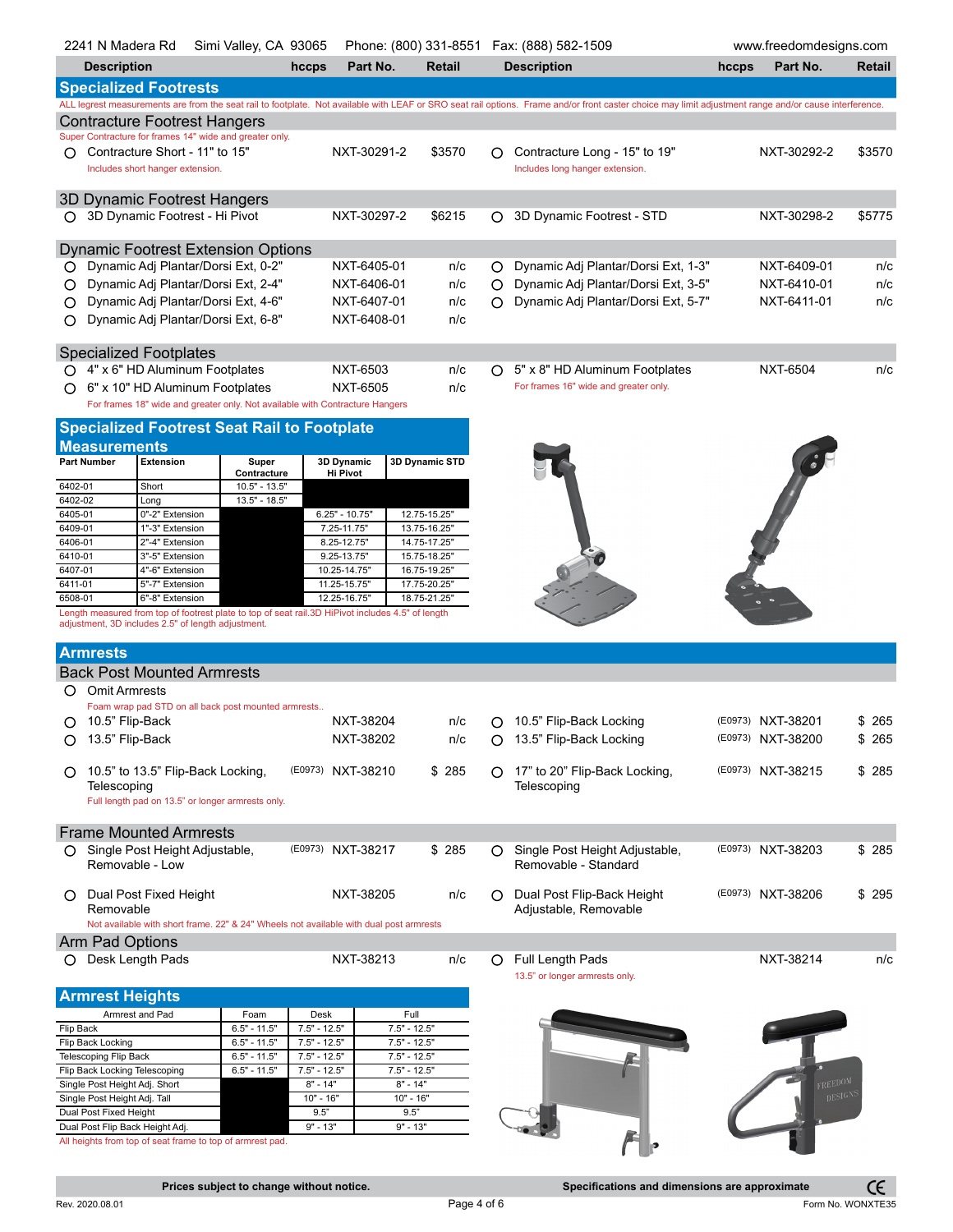|       | <b>Description</b> |    |    | hccps               | Part No.                                       | <b>Retail</b> | <b>Description</b> | hccps | Part No. | Retail |
|-------|--------------------|----|----|---------------------|------------------------------------------------|---------------|--------------------|-------|----------|--------|
|       |                    |    |    |                     | <b>Wheel/Caster Seat Rail to Floor Heights</b> |               |                    |       |          |        |
| Rear  | Tilt               |    |    | <b>Caster Wheel</b> |                                                |               |                    |       |          |        |
| Wheel | Pivot              | 3" | 4" | 5"                  | 6"                                             | 7"            |                    |       |          |        |
|       | Low                |    |    |                     |                                                |               |                    |       |          |        |
| 22"   | Tall               |    |    |                     | $17 -$<br> O<br>17.5"                          |               |                    |       |          |        |
|       | Low                |    |    |                     |                                                |               |                    |       |          |        |
| 24"   | Tall               |    |    |                     | ΙO<br>17.5"                                    | IО<br>18"     |                    |       |          |        |

## O Clear selection

Use chart to determine seat rail to floor height. Caster sizes may vary slightly in height by type.<br>Seat rail to floor heights are approximate, and are impacted by wheel type, caster size and braking<br>choice. Heights can v

|      | <b>Casters</b>                                                              |                   |           |       |                                                                                                                                                                                   |                   |           |
|------|-----------------------------------------------------------------------------|-------------------|-----------|-------|-----------------------------------------------------------------------------------------------------------------------------------------------------------------------------------|-------------------|-----------|
|      | 6" x 1" Polyurethane                                                        | NXT-34666         | n/c       | ∩     | 6" x 1.4" Poly, Aluminum Mag                                                                                                                                                      | NXT-44000         | \$<br>125 |
| ∩    | 6" x 1.5" Polyurethane                                                      | NXT-34999         | \$<br>87  | ∩     | 6" x 2" Polyurethane, Treaded                                                                                                                                                     | NXT-34444         | \$<br>97  |
|      | All 6" casters only available with 22" rear wheels.                         |                   |           |       |                                                                                                                                                                                   |                   |           |
|      | 7" x 1" Polyurethane                                                        | NXT-34777         | n/c       | ∩     | 7" x 2" Foam Filled                                                                                                                                                               | NXT-34200         | \$200     |
|      | <b>Rear Wheels</b>                                                          |                   |           |       |                                                                                                                                                                                   |                   |           |
| Mags |                                                                             |                   |           | Spoke |                                                                                                                                                                                   |                   |           |
|      | 22" Mag Wheel - Aluminum Handrim                                            | NXT-31528         | n/c       |       | 22" Spoke Wheel - Aluminum Handrim                                                                                                                                                | NXT-31541         | \$204     |
| ∩    | 24" Mag Wheel - Aluminum Handrim                                            | NXT-31529         | n/c       | ∩     | 24" Spoke Wheel - Aluminum Handrim                                                                                                                                                | NXT-31542         | \$204     |
|      | 22" & 24" Wheels not available with dual post armrests.                     |                   |           |       | 20", 22" & 24" Spoke Wheels not available with drum brakes. 22" & 24" Wheels not avail-<br>able with dual post armrests. Spoke wheels not available with plastic coated handrims. |                   |           |
|      |                                                                             |                   |           |       |                                                                                                                                                                                   |                   |           |
|      | <b>Tire Options</b>                                                         |                   |           |       | <b>Handrim Options</b>                                                                                                                                                            |                   |           |
|      | <b>Pneumatic Tire</b>                                                       | NXT-31040         | \$<br>85  | ∩     | <b>Plastic Coated Handrims</b>                                                                                                                                                    | NXT-31005         | \$119     |
|      | Pneumatic Tire with Airless Insert                                          | (E2213) NXT-31000 | \$<br>85  |       | 22" & 24" Mag wheels only.                                                                                                                                                        |                   |           |
|      |                                                                             |                   |           | ∩     | Omit Handrims                                                                                                                                                                     | NXT-31006         |           |
|      | <b>Wheel Locks</b>                                                          |                   |           |       |                                                                                                                                                                                   |                   |           |
|      | Standard                                                                    |                   |           |       |                                                                                                                                                                                   |                   |           |
|      | Push to Lock                                                                | NXT-31501         | n/c       |       |                                                                                                                                                                                   |                   |           |
| ∩    | Pull to Lock                                                                | NXT-31506         | n/c       |       |                                                                                                                                                                                   |                   |           |
|      | <b>Wheel Lock Options</b>                                                   |                   |           |       |                                                                                                                                                                                   |                   |           |
|      | <b>Extension Handles</b>                                                    | (E0961) NXT-31801 | \$<br>75  |       |                                                                                                                                                                                   |                   |           |
|      |                                                                             |                   |           |       |                                                                                                                                                                                   |                   |           |
|      | <b>Anti-Tippers</b>                                                         |                   |           |       |                                                                                                                                                                                   |                   |           |
|      | Curb Assist Anti-Tip Assembly Flip-                                         | (E0971) NXT-31600 | \$<br>125 | O     | Standard Anti-Tip Assembly Flip-                                                                                                                                                  | (E0971) NXT-31603 | \$<br>125 |
|      | Up, Adjustable<br>Pair includes one anti-tip tube with curb assist feature. |                   |           |       | Up, Adjustable                                                                                                                                                                    |                   |           |